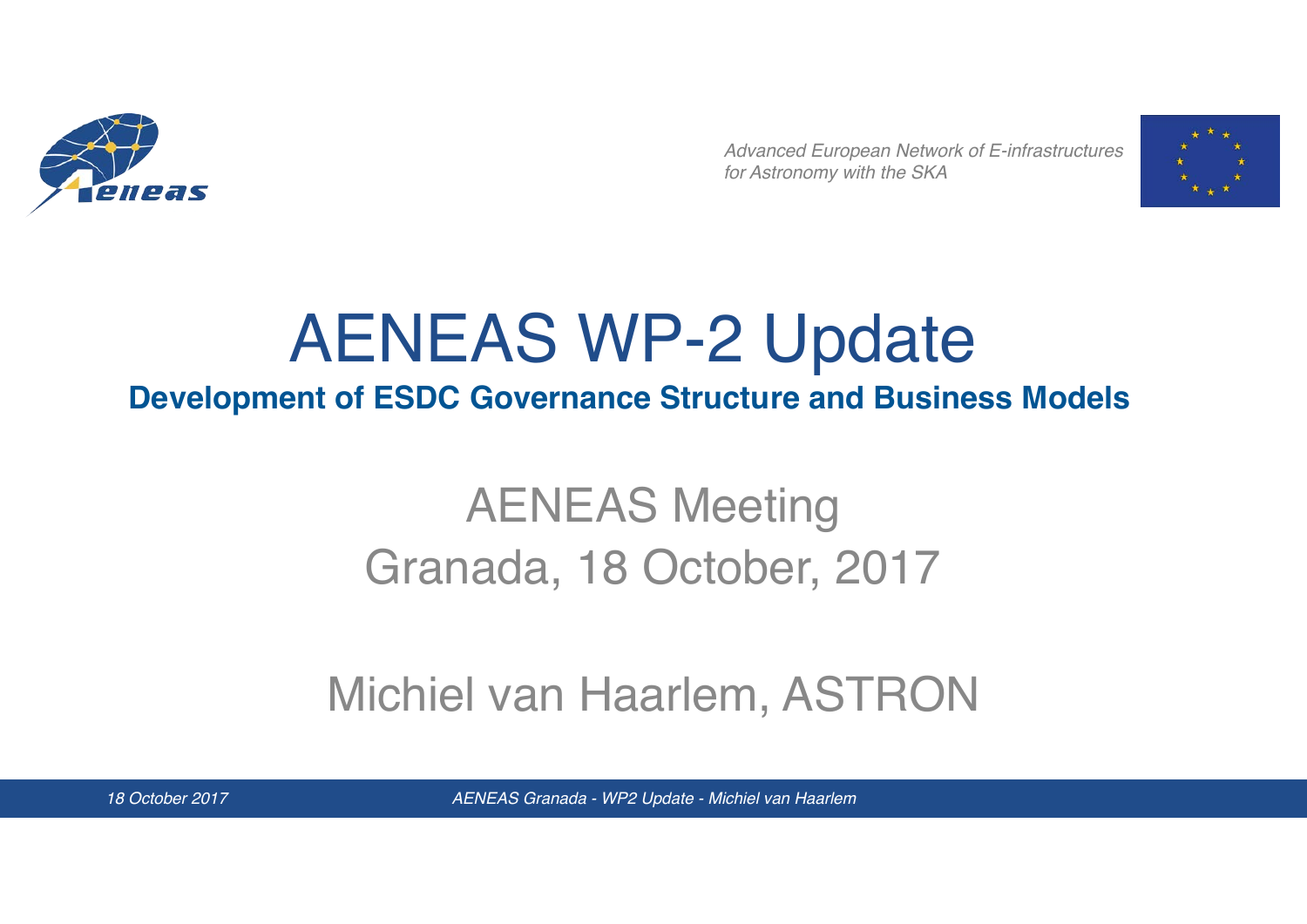



- Develop a plan for the implementation of ESDC for SKA
	- Build on the technical work in WP3-6
	- Deliver Design Study for ESDC (2.4)
- Develop business models for ESDC that work in the participating countries (2.3)
	- with a view to providing long term stable funding
- Develop a governance model (2.3)
	- in line with SKA project policy
	- define relationships between nodes of ESDC
- Ensure that ESDC delivers what the users want (2.2)
	- Not just the current radio astronomy community
- Identify (potential) providers of infrastructure (2.1)

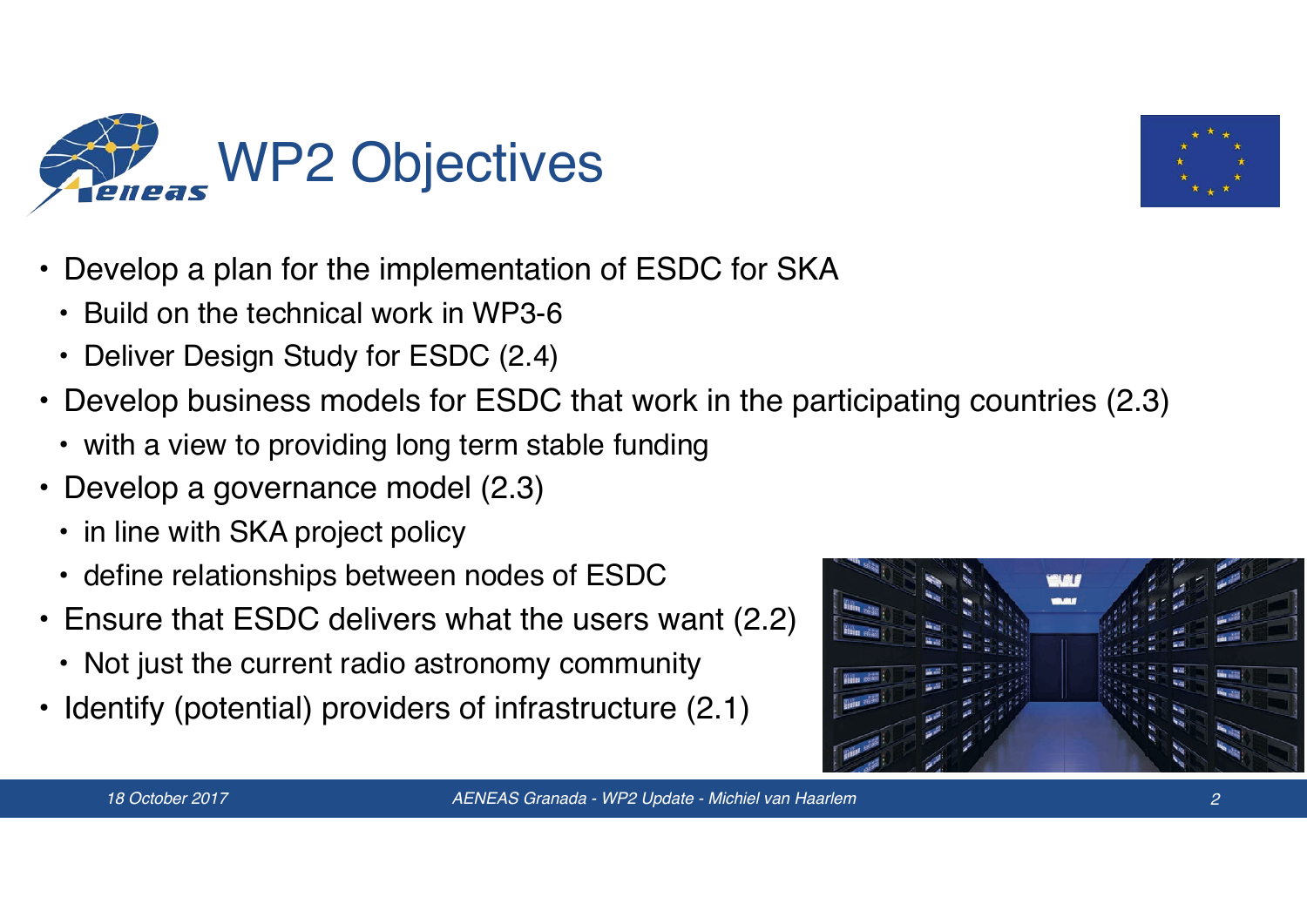

# T2.1 Inventory of Facilities

- Inventory of national and European facilities + commercial providers of computing, data storage and networking services; partnerships beyond radio astronomy
- Survey to identify potential (national) providers distributed
	- Some answers received.
	- Others, please complete survey soon!



• D2.1 Final Inventory – after review & selection of the most suitable options (Month 12)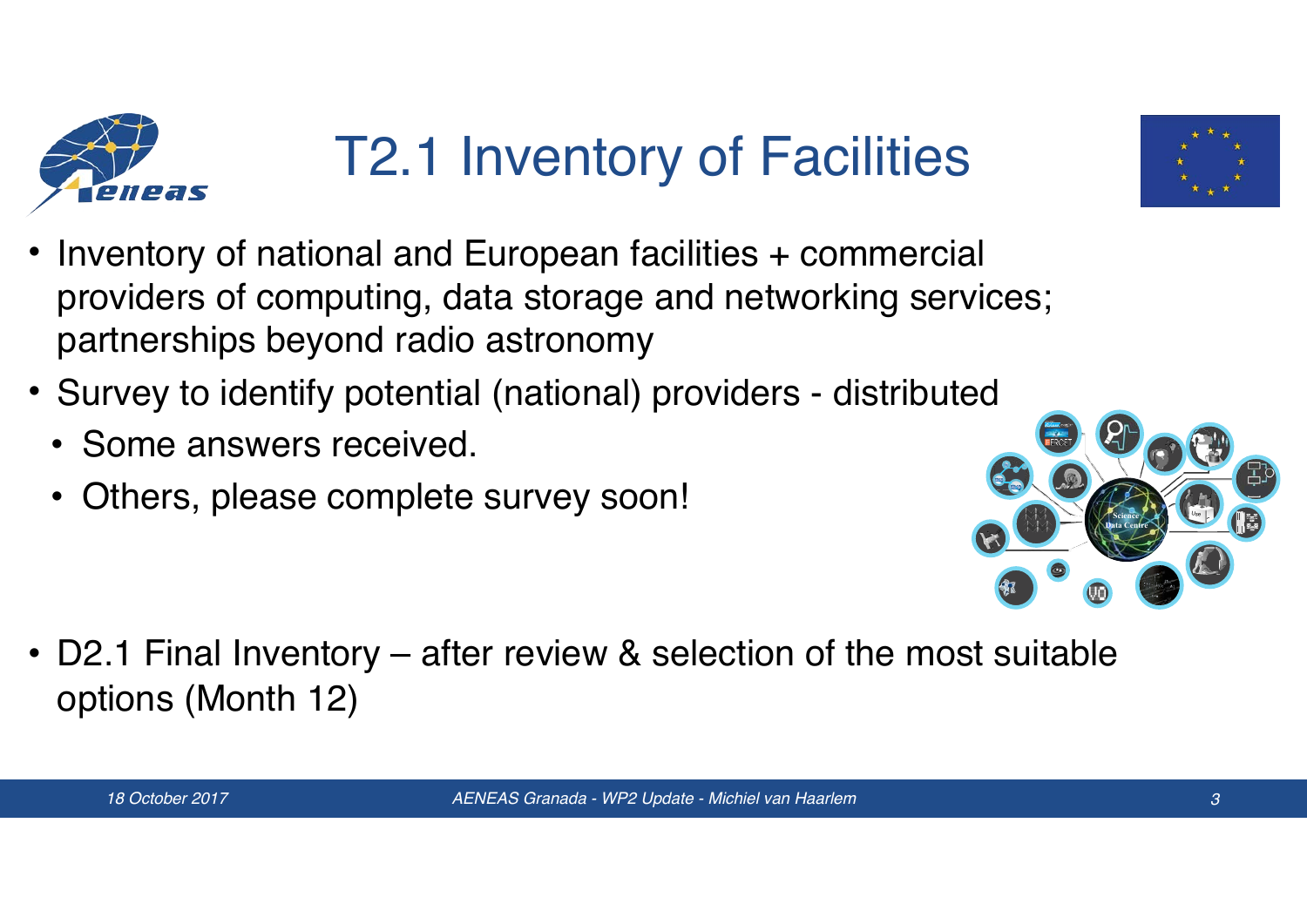#### T2.2 User Community Requirements eneas



- User community requirements of a European SKA Science Data Centre
- Linked to similar initiatives in WP 3 and 5.
- Committed to consult users.
- Initial Users Survey out now follow-up to be discussed
	- Proposal says: set up Users Committee broad representation of SWGs & national representatives. Must be interested/committed to using SKA.
- Get representation from non-radio astronomers
	- May not follow from current survey



• D2.2 ESDC user requirements document will be delivered in (Month 18)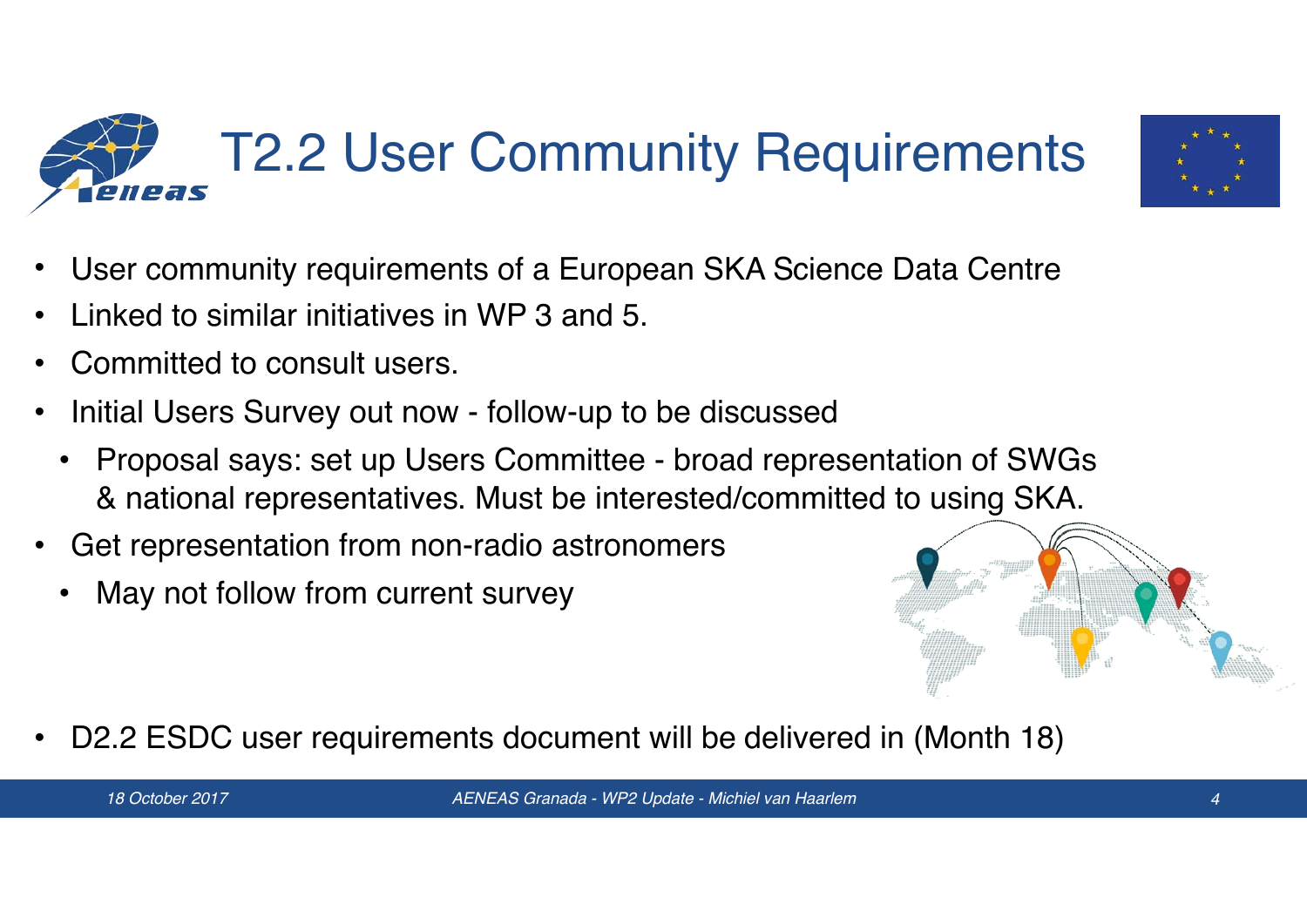



- Governance and Business models for a European SKA Data Centre
- User community requirements of a European SKA Science Data Centre
- Who is reponsible for setting up ESDC node in each country?
- Financial underpinning of each node (national/local business plans).
- What are the boundary conditions on providing SKA data.
- Draw up rules that must be incorporated in agreements/contracts (SLAs).
- Make clear what role each node plays (scientific or regional emphasis)
- D2.3 ESDC (preliminary) implementation plan (Month 36)
- No activity so far awaiting input
- First meeting: Q1 2018 or at/around next Aeneas f2f